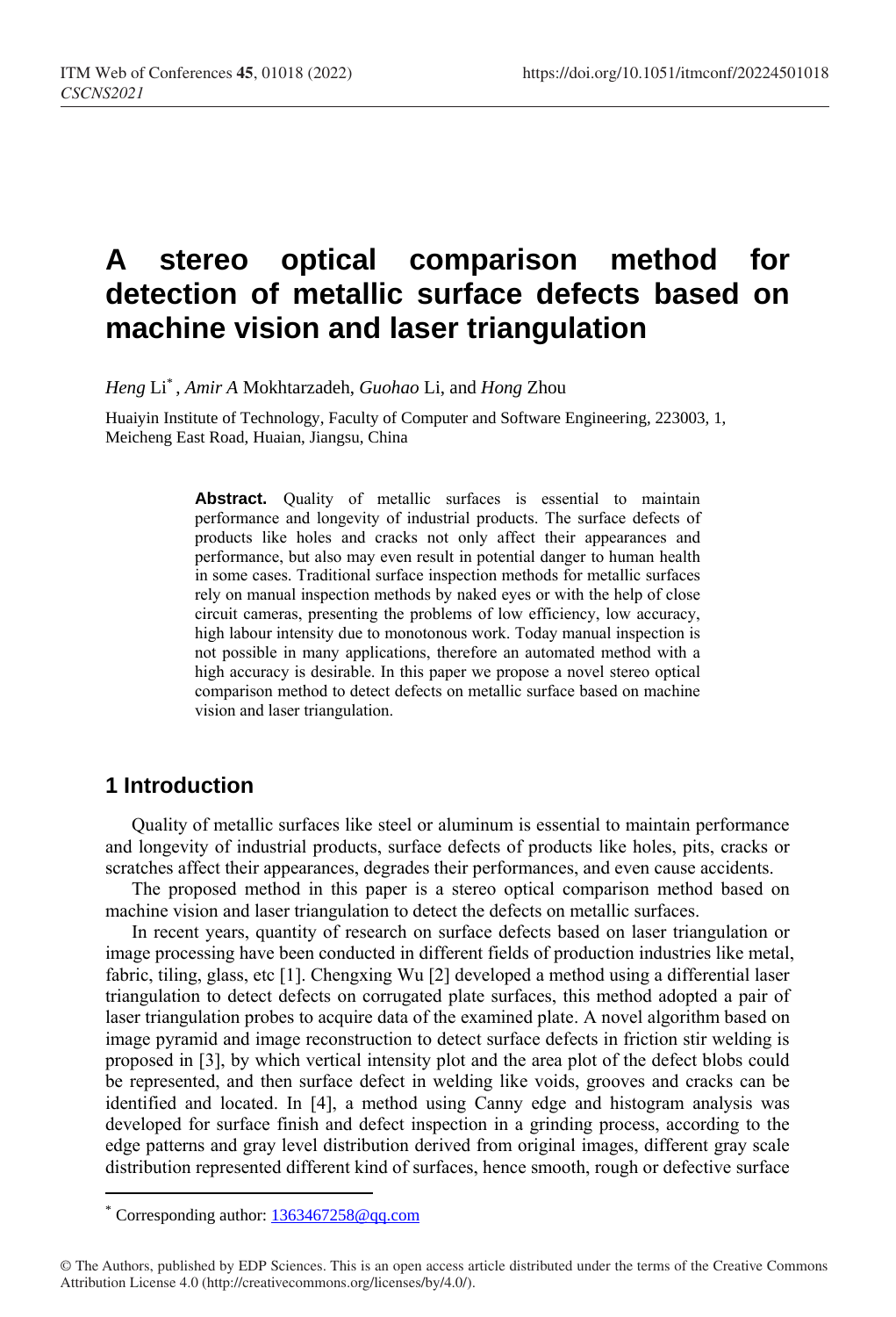can be identified and classified. [5] proposed an approach based on image processing to evaluate surface detects of yarn, the images were converted into binary format by Otsu's method, after removing the noise, detects area was determined by the number of pixels and the region.

## **2 Methodology**

Laser triangulation is one important method in the field of machine vision, which has simple structure and high cost-effect, it also has the advantages of non-contact and fast response, given these virtues, laser triangulation is always used for displacement calculation, position measurement and aperture measurement of mechanical parts, 3D modeling and surface characteristics capture such as cracks, gaps, roughness, etc.

The rationale of laser triangulation is shown in Fig.1: A laser beam emitted by the laser diode is collimated to the point M on the surface of the object to be measured through the focusing lens in normal incidence. At this time, the angle between the incident light and the normal of the object surface is 0 degree, and the angle between the reflected light and the normal of the object surface is β, the reflected light is imaged at the M' point of the CCD, while the angle between the light and the CCD image plane is  $\gamma$ . When the object moves to point N, the imaging point of the incident beam moves to the point N' of the CCD  $[6]$ .





According to the principle of similar triangle, we can get formula like:

$$
\frac{NP}{OP} = \frac{N'P'}{OP'}\tag{1}
$$

Then formula (1) can be rewritten as follows according to the relationship of edges of angles in Fig.1:

$$
\frac{m\sin\beta}{l+m\cos\beta} = \frac{M'N'\sin\gamma}{\frac{fl}{1-f} - M'N'\cos\gamma}
$$
(2)

So, distance or displacement m can be expressed as following: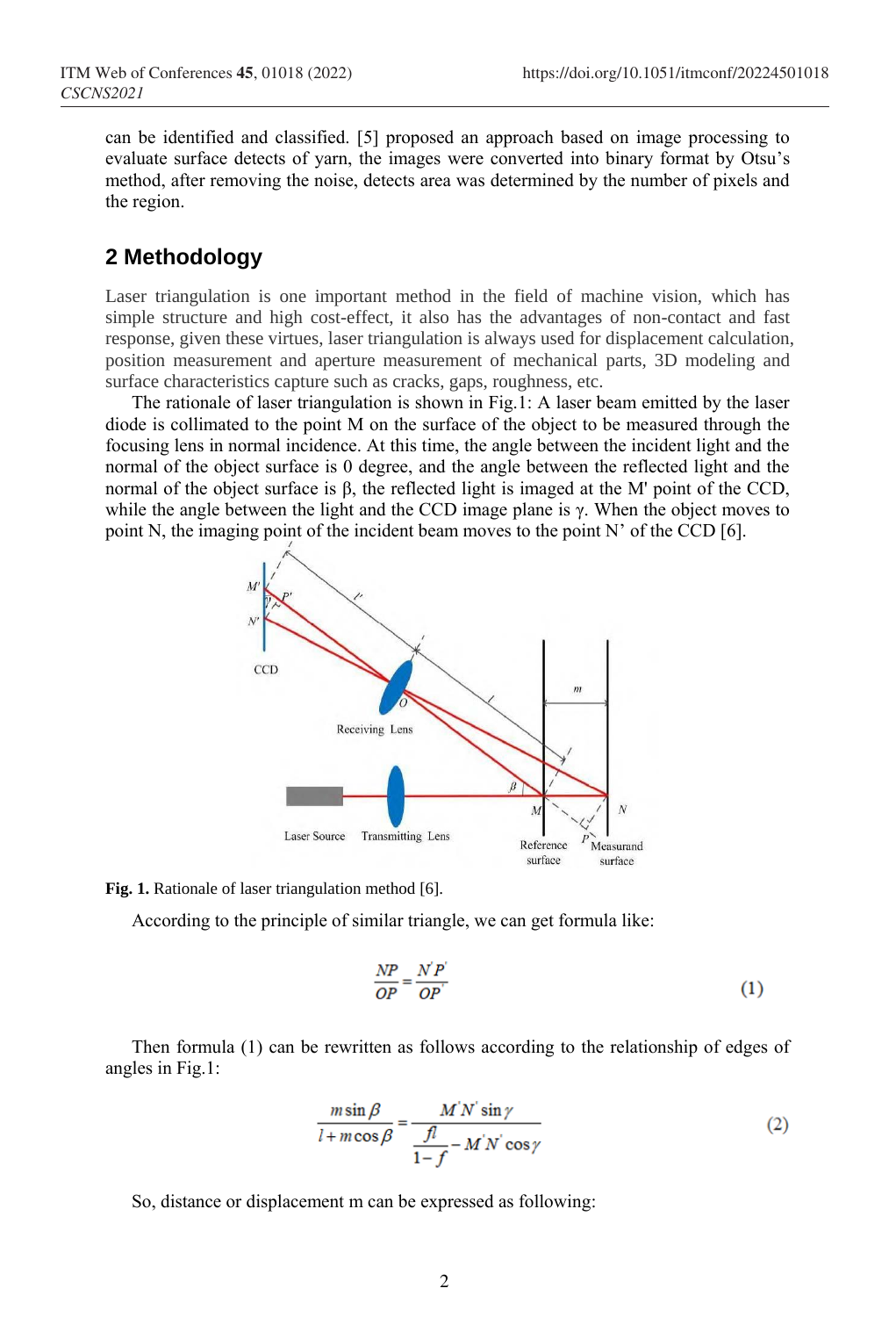$$
m = \frac{(1-f)M'N'\sin\gamma}{f\sin\beta - M'N'(1-\frac{f}{l})\sin(\beta+\gamma)}
$$
(3)

where l and f represent object distance and focal length of the receiving lens respectively.

However, the precision of laser triangulation is prone to be influenced by the laser jitter, the color of the object surface to be measured, the detection accuracy of laser spot, therefore, stereo cameras positioned at opposite angles are utilized to alleviate this problem.

Therefore a series of image processing procedures is essential to separate optical noises before employing laser triangulation measurement.

Color image obtained in practical application always need to be translate to grayscale image for subsequent processing, then Gaussian blur is applied to the grayscale image for denoising. Gaussian blur can retain more of the overall gray distribution characteristics of the image while obtaining a superior blur effect, making it perform better compared with other blur methods. The Gaussian distribution in 2-dimensional space can be expressed by:

$$
G(x, y) = \frac{1}{2\pi\sigma^2} \exp(-\frac{x^2 + y^2}{2\sigma^2})
$$
 (4)

where  $\sigma$  stands for the standard deviation of the Gaussian distribution, and  $(x, y)$  represents the coordinate of element on the Gaussian template. After Gaussian blur, the whole image will present a blurred vision effect, some details we don't care about and some noise we don't want to see are eliminated, which is conducive to the next processing.

The selection of the threshold plays a decisive role in the binarization result. Otsu is the optimal algorithm to decide the thresholding value in most of practical applications [7], which is also known as maximization of interclass variance algorithm. Formulae  $(5) - (7)$ show the principle of Otsu algorithm:

$$
m = m_0 p_0 + m_1 p_1 \quad \text{s.t.} \quad p_0 + p_1 = 1 \tag{5}
$$

$$
g = p_0 (m_0 - m)^2 + p_1 (m_1 - m)^2 \tag{6}
$$

$$
g = p_0 p_1 (m_0 - m_1)^2 \tag{7}
$$

where  $m_0$ ,  $p_0$ ,  $m_1$ ,  $p_1$  represent the average pixel value of foreground, the proportion of foreground pixels, the average pixel value of background, the proportion of background pixels respectively, m stands for the average value of the whole image, and g stands for the interclass variance, the whole image is traversed to get all the possible threshold T, trying to get the maximum value of g, then the threshold will be determined while g reach to the maximum value.

After image binarization, morphological image processing is exploited for further handling. Morphological processing can extract Regions of Interest (ROI) or implement other relevant image manipulations that are desired with a set of a known pattern called structure element [8]. Canny algorithm [9] is a recognized outstanding algorithm for edge detection in the image processing fields since it was first proposed in 1986. The steps of Canny algorithm could be concluded as follows:

(1) Utilize Gaussian filter aforementioned to smooth input image.

(2) The gradient amplitude and direction are calculated to estimate the edge strength and direction at each point: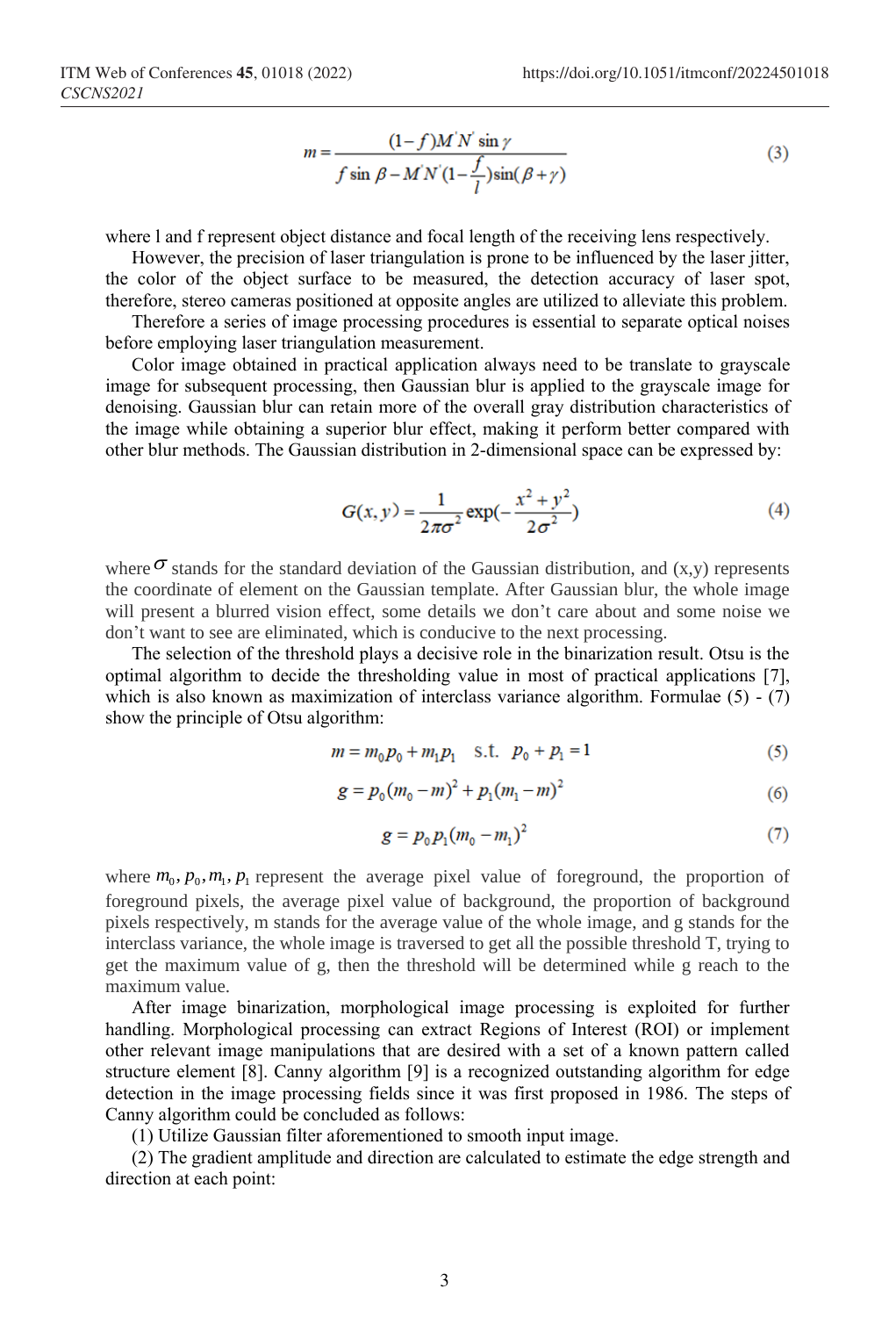$$
M_z(x, y) = || \nabla f_z(x, y) || = \sqrt{g_x^2(x, y) + g_y^2(x, y)}
$$
 (8)

$$
\alpha(x, y) = \arctan(\frac{g_y(x, y)}{g_x(x, y)})
$$
\n(9)

where  $f_s(x, y)$  is the result of Gaussian smoothing, while  $g_x(x, y)$  and  $g_y(x, y)$  stand for partial derivation of  $f_s(x, y)$  to x and y.

(3) The gradient amplitudes derived from (2) is suppressed to sharp the edges, the pixels that turn out to be maximal in this comparison are marked with white borders, whilst other pixels will be suppressed.

(4) Double-thresholding policy is adopted to screen the edges acquired from nonmaximum suppression, Edge pixels stronger than the high threshold are marked as strong; edge pixels weaker than the low threshold are suppressed and edge pixels between the two thresholds are marked as weak.

In order to extract features from the image, contours are employed. Contours can be expressed as a curvilinear border conjoining all the continuous points (along the boundaries or edges) with same color or intensity.

### **3 Experimental system and result**

The experiments are conducted in our Robotics Research lab by especially developing an automated laser scanning device equipped with stereo cameras, SBC (Single Board Computer) and all necessary support hardware and software. The scanning head can be programmed to receive starting point A, end point B and start scanning with a given speed. The whole process is controlled from the main surface defect software. At each programmable interval during scanning, the main software takes a quick measurement and check for integrity of the laser line.

#### **3.1 Model and hardware device of experimental system**

Our model of stereo optical comparison surface defect detection is demonstrated by Fig.2:



**Fig. 2.** Stereo optical comparison model of process of each defect detection.





**Fig. 3.** X-Y axial frame of experimental system. **Fig. 4.** Stereo comparison detection device.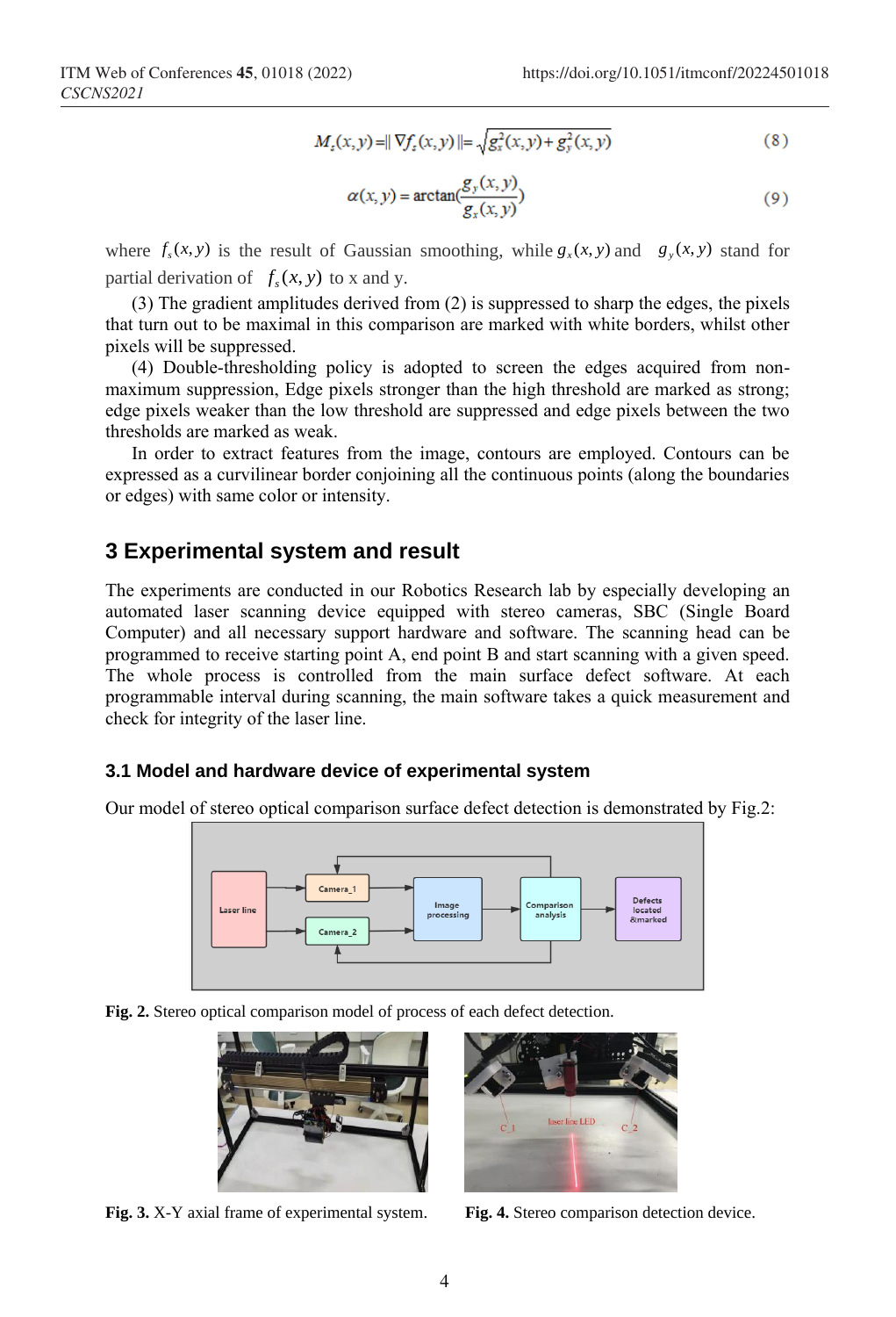Our exprimental sysetem system was built under a X-Y axial frame shown in Fig.3, and stereo comparison detection device was constructed with two cameras (labelled as C\_1 and C-2 respectively) pisitioned on the left and right sides of the laser LED shown in Fig.  $\overline{4}$ 

By using Raspberry Pi as the main processing SBC (Single Board Computer), and CMOS cameras, at each given step an image is taken by two cameras, automatically cut at ROI selection and tested for any distortion on the laser line. This process is fairly quick. However, if any distortion detected, images are saved for further analysis.

### **3.2 Detection of surface integrity**

Scanning process can be viewed from only one camera for purpose of monitoring the operation (Fig. 5)





**Fig. 5.** Image processing for laser line. **Fig.6.** Specialized histogram of ROI of original image.

In Fig.5, (a), (b), (c) and (d) represent ROI of original image from video stream, image after morphological opening operation on (a), Canny edge detection on (b), holes located and marked in the image respectively.

During scanning process, images will be taken from suspected areas for further investigation. The first process will inspect any defects larger than 0.5 mm in dept, or in width. The second process will check for cracks larger than 0.5 mm. These sizes and dimensions particularly depend on the application and they are adjustable. However, devices we have used for our experiments are capable of detecting a hole or crack larger than 0.5 mm with 0.02 mm percision.

The process of detection of the defect starts with a Gaussian filter to blur the original image. the larger the size of Gaussian kernel is, the more obvious the blurring effect is, binarization using Otsu algorithm and morphological opening operation will be applied to the blurred image, and the resultant image is shown in Fig.5.(b).

Even though it's not obvious enough, compared to the original image, some tiny noise is removed after morphological opening operation, and the laser lines in the resultant image present a sharper and thicker visual effect than those in the original image. In the next step, Canny algorithm is exploited to detect the edges in the image. The detection result is show as following in Fig.5.(c).

Subsequently, contours was searched according to the detected edges, the desired contours are contours of laser lines which we need to use to calculate the position of holes, however there are always unexpected contours existing, hence, bounding rectangles surrounding the contours was calculated, then according the information of bounding rectangles, contours don't satisfy the requirement of height and width will be excluded in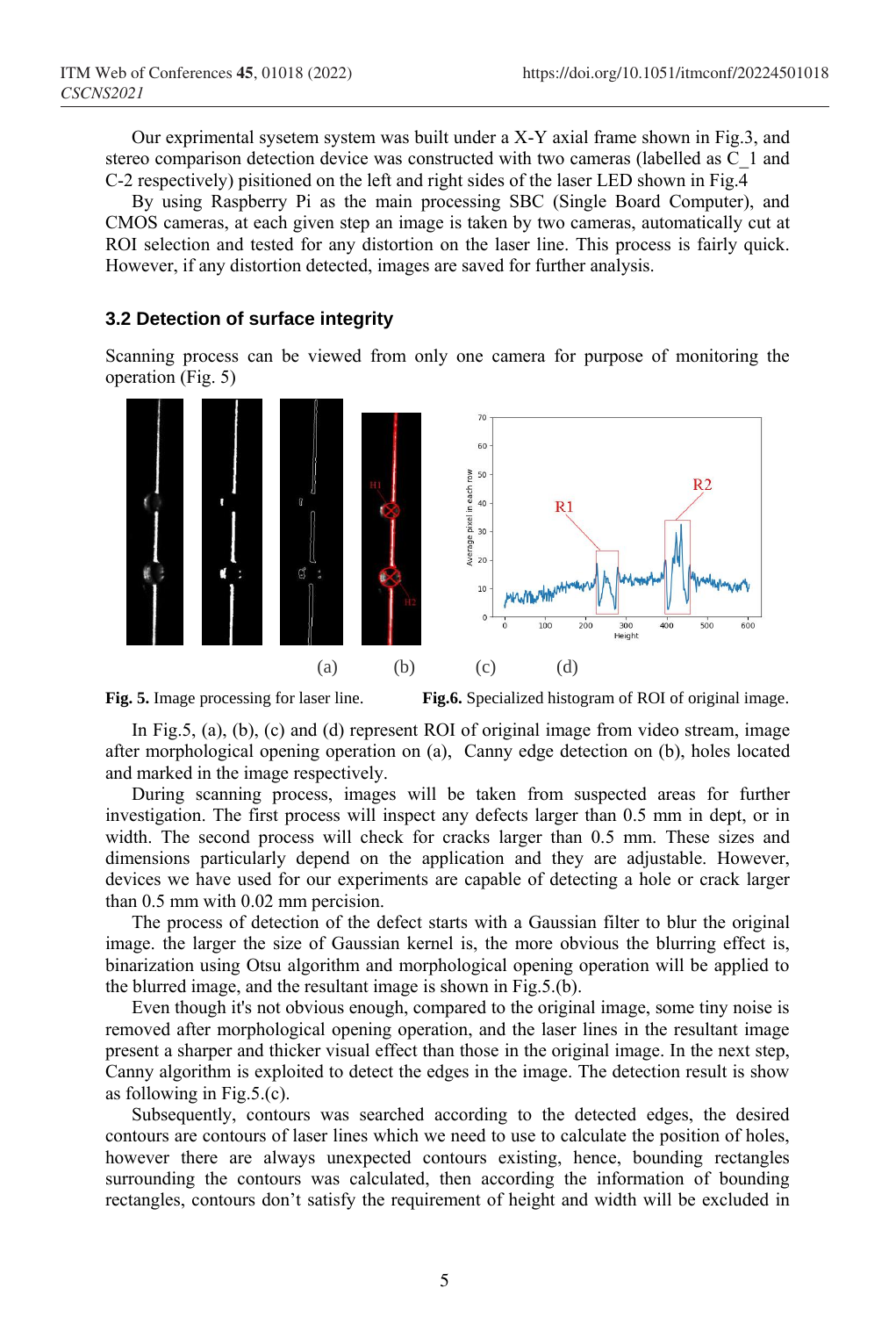the process of calculation, the holes of the surface are located and marked in red circular cross symbol as Fig.5.(d) shows.

Here we introduce a specialized histogram monitoring the pixel change through the laser line. The histogram of ROI of original image (Fig.5.(a) ) is depicted by Fig.6.

The abscissa of histogram represents the height of the image, and the ordinate represents the average pixel value of each row of the image. From the histogram, we can notice that there exist two regions with sharp change in pixel values, which named as R1 and R2 respectively, corresponding to two holes marked as H1 and H2 in Fig.5.(d) respectively, and the fluctuation of other regions in this histogram is relatively gentle, corresponding to non-defective part of laser line detection in Fig.5. (d).

As can be seen in Fig.4, two cameras  $(C_1$  and  $C_2$ ) can obtain two images of same position on the surface but under different condition of illumination and reflection because of the different positions of cameras, the single camera's detection result could be rectified by two cameras' comparison.

Examples of two cameras' stereo comparison detection are shown in Fig.7 and Fig.9. Fig.7 shows the different detection results of both two cameras, while Fig.11 shows same detection results from these two cameras after adjusting position and angle of C\_2.



**Fig. 7.** Example of different detection results of two cameras.

In Fig.7, (a), (b), (c), (d) represent gray scale image of laser line captured by  $C_1$ , binarization and morphological operation on (a), Canny edge on (b), contours found on (c) and defects detected with mark respectively, while (e), (f), (g), (h) stand for gray scale image of laser line captured by C<sub>2</sub>, binarization and morphological operation on (e), Canny edge on (f), contours found on (g) and defects detected with mark respectively.

Histogram of gray scale images captured by two cameras (i.e. Fig.7. (a) and Fig.7. (e)) are calculated shown in Fig.8.



**Fig. 8.** Histogram of Fig.7.(a) and Fig.7.(e).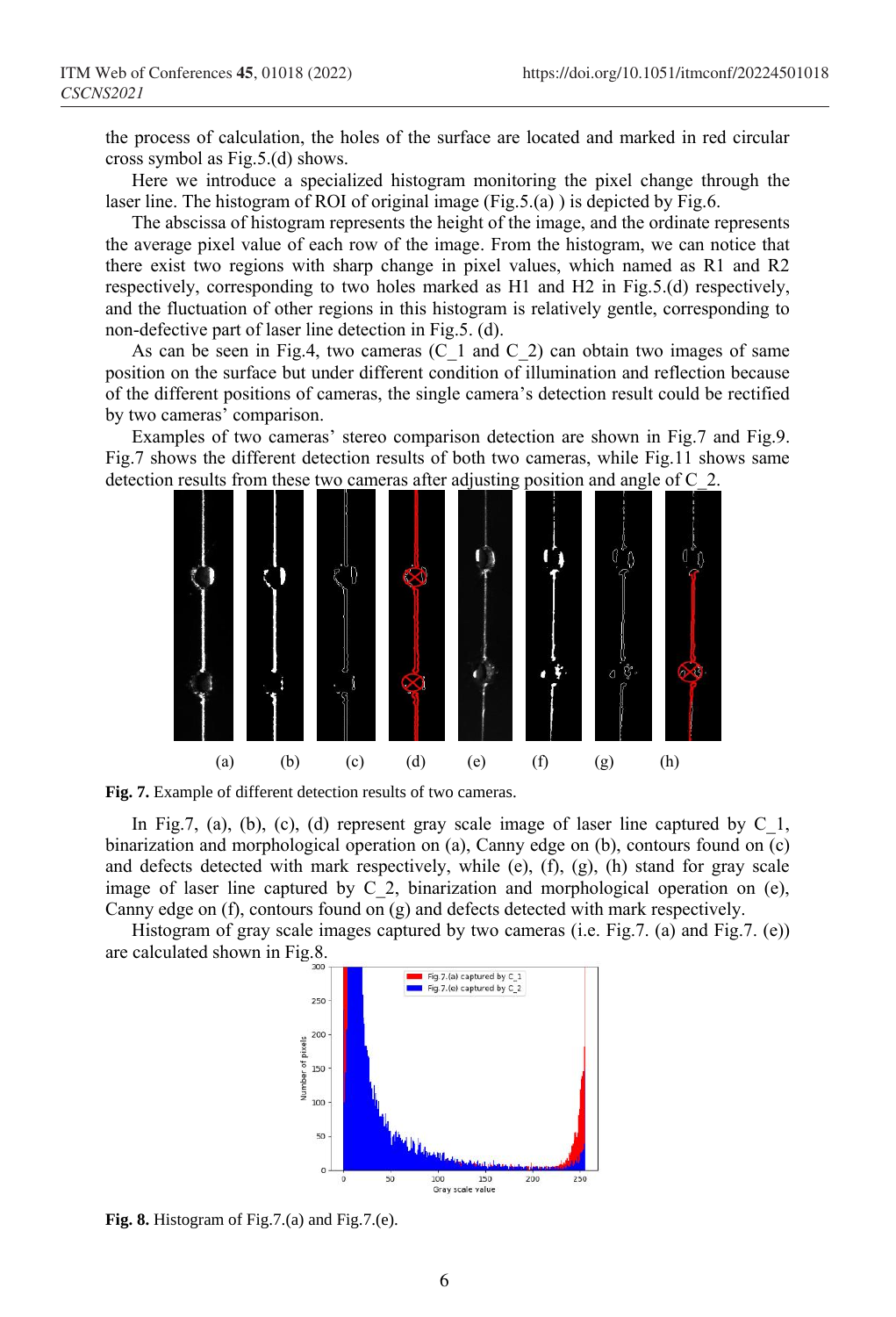To reduce the loss of details in image captured by C\_2, distance and angle of C\_2 from laser line LED are adjusted by servo motor to conduct another experiment as shown in Fig.9.



**Fig. 9.** Same detection results of two stereo cameras after adjusting position and angle of C\_2.

The graphs in Fig.9 and Fig.10 demonstrate the advantage of stereo cameras to reduce illumination and reflection disadvantages. In Fig.9, (a), (b), (c), (d) represent gray scale image of laser line captured by C\_1, binarization and morphological operation on (a), Canny edge on (b), contours found on (c) and defects detected with mark respectively, while (e), (f), (g), (h) stand for gray scale image of laser line captured by  $C_2$ , binarization and morphological operation on (e), Canny edge on  $(f)$ , contours found on  $(g)$  and defects detected with mark respectively.



**Fig. 10.** Histograms of Fig.9. (a) and Fig.9. (e).

Similarly, histograms of Fig.9.(a) and Fig.9.(e) are compared in Fig.10, between these two histograms, they show great similarity, which is the decisive factor for stereo cameras to get same detection results, while within each histogram, it shows obvious pixel differences, contributing to correct detection.

To calculate the size of defects such as hole or gap in cracks, we will refer to laser triangulation method for laser line with known distance between camera and the surface shown in Fig.11.

### **3.3 Detection of curving surface**

When a laser line is reflected on a curving metallic surface, phenomena of twisting or curving will happen to it, this characteristic could be taken full advantage of to detect the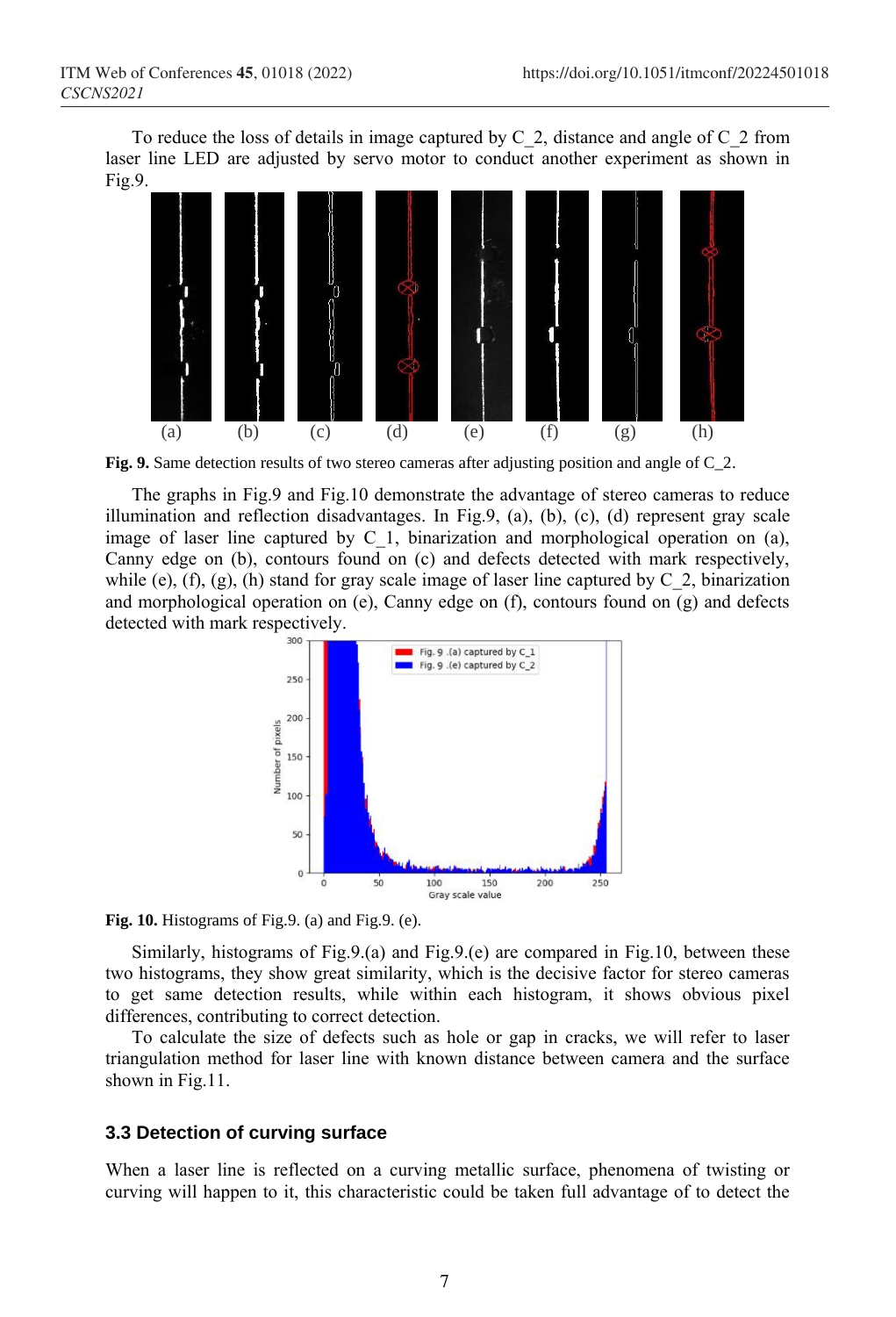curving surface, in this way, Hough line algorithm can provide us a valuable tool for the curving surface detection.



**Fig. 11.** A hole detected on metallic surface. ((a): a hole on metallic surface; (b): detection result of the hole in (a) with calculated diameter of 2.53mm; (c): a crack detected on metallic surface; (d): detection result of the crack in (c) with calculated gap of 0.25mm.).

The principle of Hough line detection is shown in Fig.12:



**Fig. 12.** Transformation from the image space to polar parameter space of Hough line detection.

Here  $(x_1, y_1)$ ,  $(x_2, y_2)$  and  $(x_3, y_3)$  are three points on this line in image space, however, in polar parameter space, these three points are expressed as three lines in polar parameter space respectively as following:

$$
r = x_1 \cos \theta + y_1 \sin \theta \tag{10}
$$

$$
r = x_2 \cos \theta + y_2 \sin \theta \tag{11}
$$

$$
r = x_3 \cos \theta + y_3 \sin \theta \tag{12}
$$

The intersection point  $(r', \theta')$  of above three lines in polar parameter space represents  $(r, \theta)$  of line in the image space, then lines in image space could be found [10].

Due to the characteristic that laser line will twist or bend when it is reflected on curving surface like Fig.13, we utilize Hough line detection algorithm to inspect curving surface. Fig.13 and Fig.14 demonstrate detection and comparison of flat surface and curved one.



**Fig. 13.** Surface with curving part.